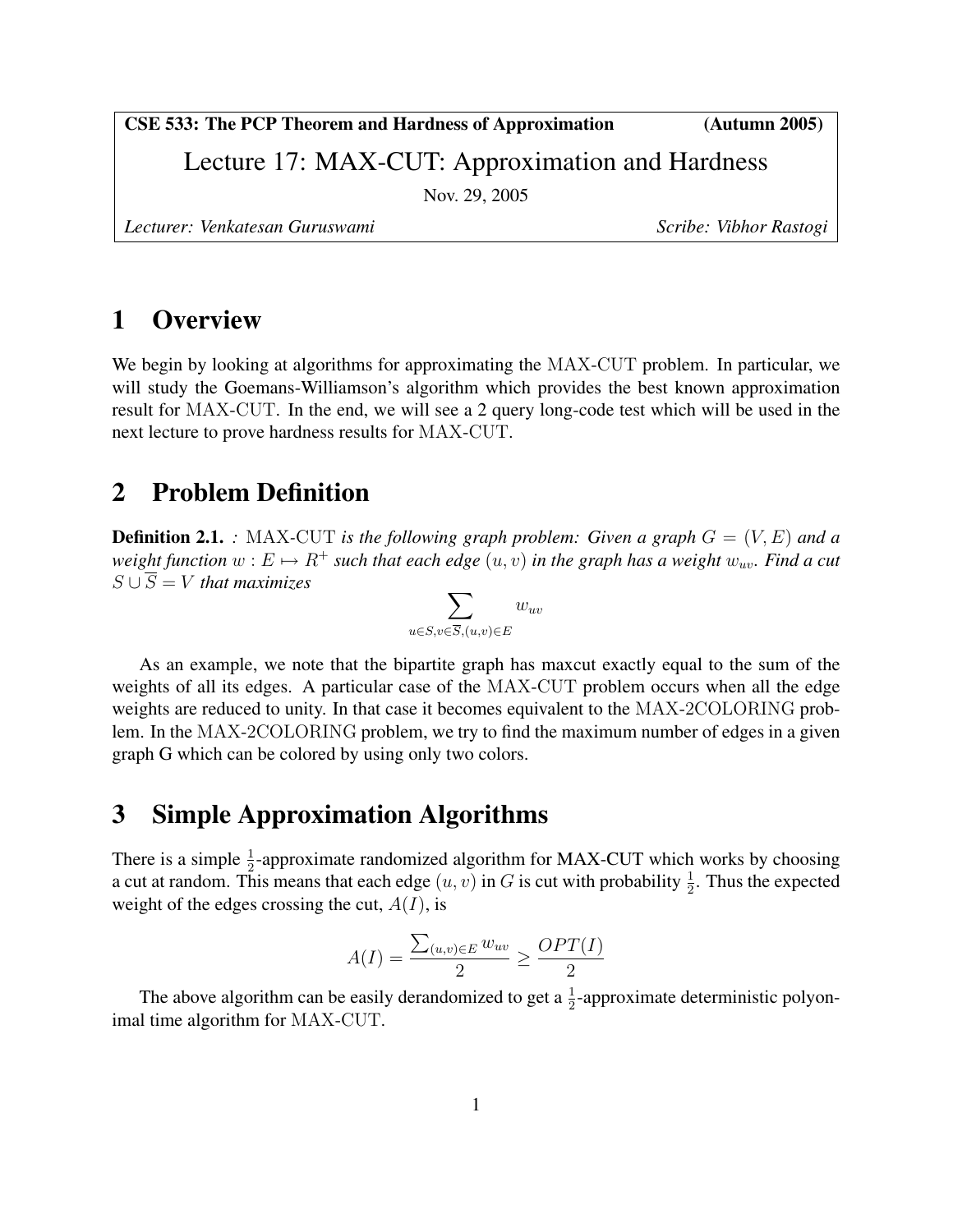For the unweighted version of MAX-CUT i.e. when all the edges have unit weights, there is a simple  $\frac{1}{2}$ -approximate algorithm. The algorithm follows a method of iteratively updating the cut.

- 1. Initialize the cut  $S \cup \overline{S}$  arbitrarily.
- 2. For any vertex v which has less than  $\frac{1}{2}$  of its edges crossing the cut, we move the vertex to the other side of the cut.
- 3. If no such vertex exists then stop else goto step 2

It is easy to see that in each iteration, the edges crossing the cut increase by at least one. Since maxcut is atmost the number of edges in the graph, the algorithm would terminate in linear number of iterations. It is also easy to see that when algorithm terminates the cut would have size ateast half of the total number of edges. Thus the algorithm is  $\frac{1}{2}$ -approximate. However, the algorithm does not genrealize well to the weighted version of MAX-CUT as it may no longer run in polynomial time in the size of the inputs.

It can also be shown that a ratio of more than  $\frac{1}{2}$  cannot be achieved if we use  $\sum_{(u,v)\in E} w_{uv}$  as the upper bound for the maxcut. Complete graphs are an example of graphs in which the maxcut is half the size of the upperbound. The ratio  $\frac{1}{2}$  remained as the best known for quite a long time until Goemans-Williamson found an algorithm that obtained a much better approximation ratio.

### 4 Goemans-Williamson Algorithm

Goemans-Williamson algorithm provides the best known approximation result for MAX-CUT. Another improtant aspect of the algorithm lies in the first ever use of semi-definite programming for approximation. Since then semi-definite programming has been applied to obtain good approximation algorithms for many other important problems.

#### 4.1 MAX-CUT as Quadratic Programming problem

Associate with each vertex  $v_i$  a variable  $x_i$  which takes value 1 or -1. Let  $S \cup \overline{S}$  be any arbitrary cut. We define  $x_i = 1 \,\forall v_i \in S$  and  $x_i = -1 \,\forall v_i \in S$ . Note that  $x_i x_j$  is -1 iff  $(v_i, v_j)$  belongs to the cut. Thus  $\frac{(1-x_ix_j)}{2}$  is 1 if  $(v_i, v_j)$  belongs to the cut and 0 otherwise. Thus the following quadratic program is equivalent to MAX-CUT problem.

$$
\text{MAX} \sum_{(v_i, v_j) \in E} w_{ij} \frac{(1 - x_i x_j)}{2}
$$
  
subject to  $x_i \in \{-1, 1\} \quad \forall v_i \in V$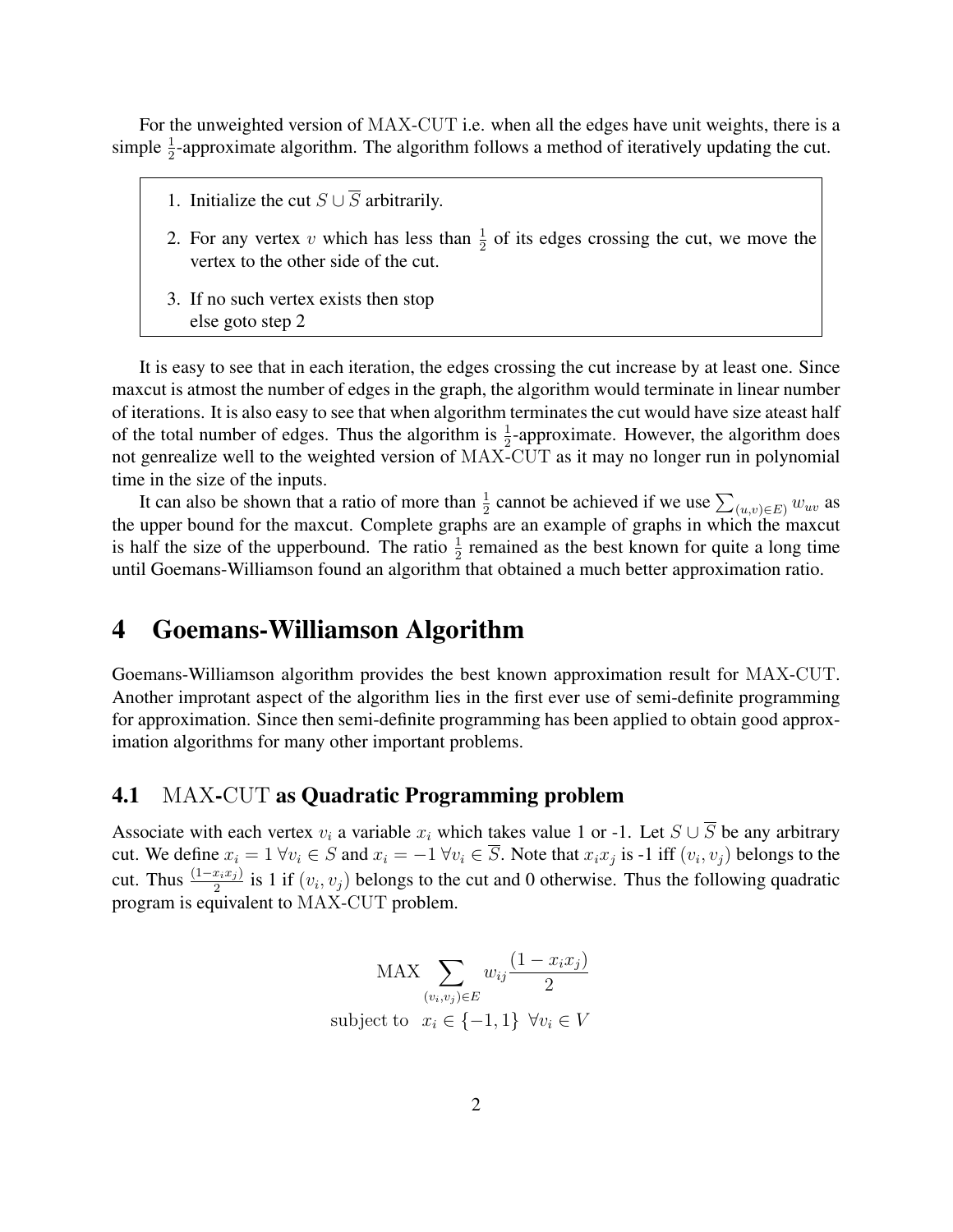### 4.2 Relaxation to Semi-Definite Program

A semi-definite program is a quadratic program with the following properties

- Each variable is a vector  $u_i$
- Constraints are defined on linear combination of pairwise dot products i.e.  $u_i \cdot u_j$
- Objective function is also a linear combination of  $u_i \cdot u_j$

For the quadratic program defined above, we form a semi-definite program by relaxing each variable  $x_i$  to a vector  $u_i$  of n dimensions.

MAX 
$$
\sum_{(u_i, u_j) \in E} w_{ij} \frac{(1 - u_i \cdot u_j)}{2}
$$
  
subject to  $u_i \cdot u_i = 1$ 

The above SDP can be solved in polynomial time to any degree of accuracy. We represent the maximum obtained by the SDP as  $opt_{sdp}$  and use it as an upperbound for maxcut. This is beacuse  $opt_{sdp} \geq opt_{MAX-CUT}$ 

### 4.3 Rounding and Analysis

The solution for the SDP would be a collection of vectors  $u_i$  in *n*-dimensions. By rounding, we mean a method of extracting a solution to MAX-CUT. We will look at such a method and analyze it to get a bound on the MAX-CUT solution.

Method: Choose a random hyperplane in n dimensions passing through the origin. It divides the n-dimensional space into two half-spaces. Each half-space corresponds to one particular side of the cut. Vectors in a particular half-space denote the vertices of the original graph which belong to that side of the cut. This uniquely defines the cut. More formally, if  $r$  represents the normal to the randomly chosen hyperplane, we define the cut  $S \cup \overline{S}$  as

$$
S = \{v_i \mid r \cdot u_i \ge 0\}
$$

$$
\overline{S} = \{v_i \mid r \cdot u_i < 0\}
$$

Analysis: Consider any two vectors  $u_i$  and  $u_j$ . We want to estimate the probability  $(v_i, v_j)$ being cut. Define r' as the projection of r on the 2-dimensioanl plane span $(u_i, u_j)$ . If r was chosen randomly using a uniform distribution, it can be proved that direction of  $r'$  is uniform on the circle in span $(u_i, u_j)$ . The probability that r' cuts the vectors  $u_i$  and  $u_j$  depends on the angle  $\theta$  between the two vectors. It is easy to see that this probability is exactly equal to  $\frac{2\theta}{2\pi} = \frac{\cos^{-1}(u_i \cdot u_j)}{\pi}$  $\frac{(u_i \cdot u_j)}{\pi}$ . Thus the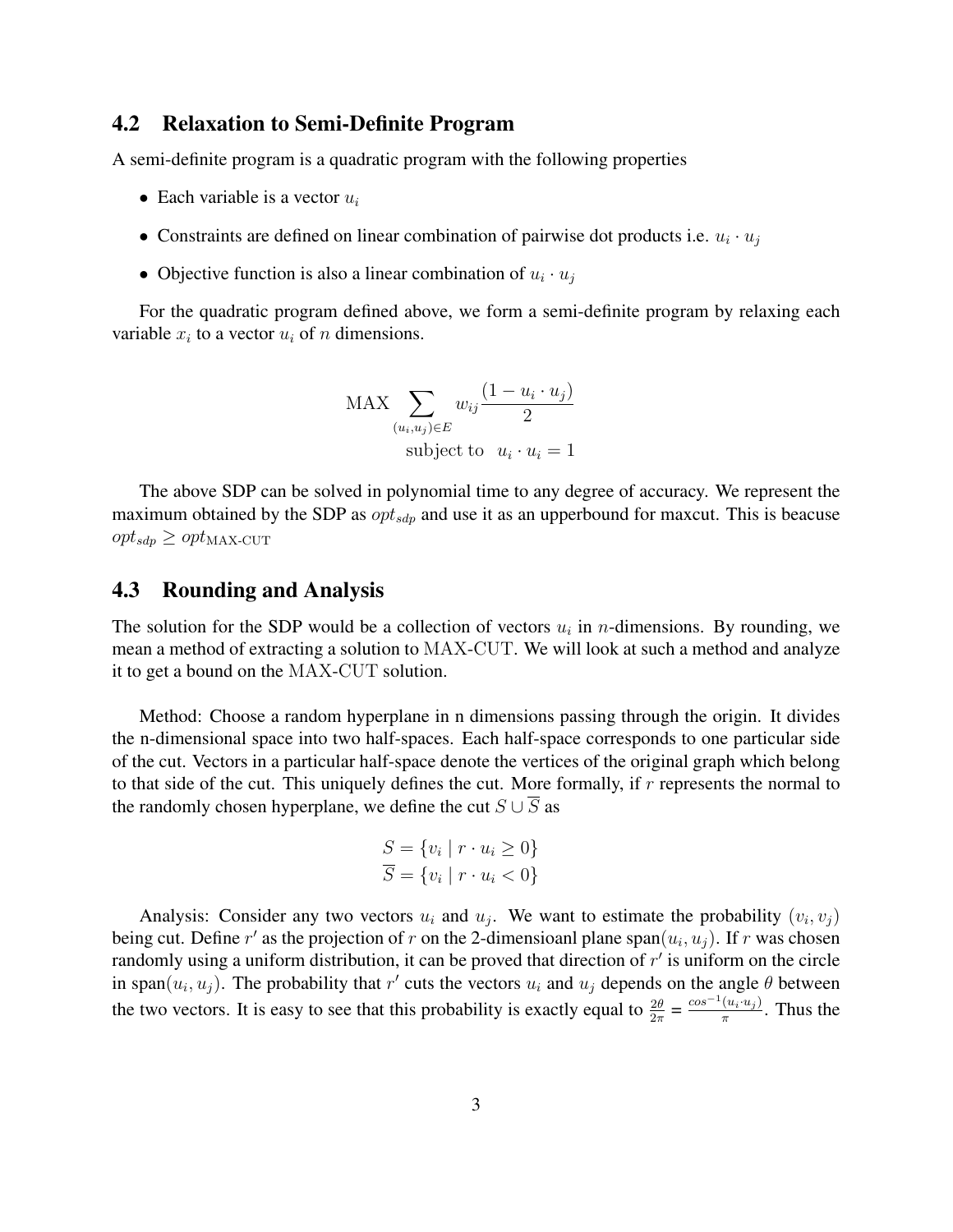expected value of the cut is

$$
E = \sum_{(v_i, v_j) \in E} w_{ij} \mathbf{Pr}\{(v_i, v_j) \text{ is cut}\}\
$$
  
\n
$$
= \sum_{(v_i, v_j) \in E} w_{ij} \frac{\cos^{-1}(u_i \cdot u_j)}{\pi}
$$
  
\n
$$
\geq \sum_{(v_i, v_j) \in E} w_{ij} \alpha_{GW} \frac{(1 - u_i \cdot u_j)}{2}
$$
  
\n
$$
= \alpha_{GW} \sum_{(v_i, v_j) \in E} w_{ij} \frac{(1 - u_i \cdot u_j)}{2}
$$
  
\n
$$
= \alpha_{GW} opt_{sdp}
$$
  
\n
$$
\geq \alpha_{GW} opt_{MAX-CUT}
$$

where we define

$$
\alpha_{GW} = \min_{-1 \le \rho \le 1} \frac{\frac{\cos^{-1}\rho}{\pi}}{\frac{(1-\rho)}{2}} = 0.87856
$$

The minimum value of  $\frac{2cos^{-1}\rho}{\pi(1-\rho)}$  occurs at the crictical value  $\rho = \rho^* \approx -0.694$  (whic is roughly the cosine of 134 degrees). Thus we have seen a randomized algorithm for approximating MAX-CUT with a ratio of  $\alpha_{GW} = 0.87856$ .

## 5 Hardness of Approximating MAX-CUT

The best known hadrness result for MAX-CUT shows that there is no polynomial time algorithm which can approximate it within  $(16/17 + \epsilon)$  of the optimum unless  $P = NP$ .

However, under the assumption of Unique Games Conjecture it can be proved that the problem GAPMAX-CUT  $_{\frac{1-\rho}{2}-\epsilon,\frac{\cos^{-1}\rho}{\pi}+\epsilon}$  is NP hard for every  $\rho \in (-1,0)$  and every  $\epsilon$ . Thus picking  $\rho = \rho^*$ , we get that there is no  $(\alpha_{GW}^{\dagger} + \epsilon)$ -approximate algorithm for MAX-CUT unless  $P = NP$ .

To prove this result it suffices to show that there is a 2-query PCP system with alphabet size two, completeness  $c = \frac{1-\rho}{2} - \epsilon$  and soundness  $s = \frac{\cos^{-1}\rho}{\pi} + \epsilon$  in which the verifier makes only not-equal checks. This is because NP-hardness of GAPMAX-CUT<sub> $\frac{1-\rho}{2}, \frac{\cos^{-1}\rho}{\pi} + \epsilon$ </sub> and the existence of such a PCP system are equivalent.

For constructing such a PCP system we shall first develop a 2-query long-code test that makes checks of the form  $b_1 \neq b_2$  only.

### 5.1 2-query long-code test

Given a function  $f: \{-1,1\}^n \mapsto \{-1,1\}$  we want to check whether f is a long code of some  $a \in \{1, 2, ..., n\}$ . Suppose we did the test by picking two strings x, y such that  $x_i \neq y_i$  for every i,